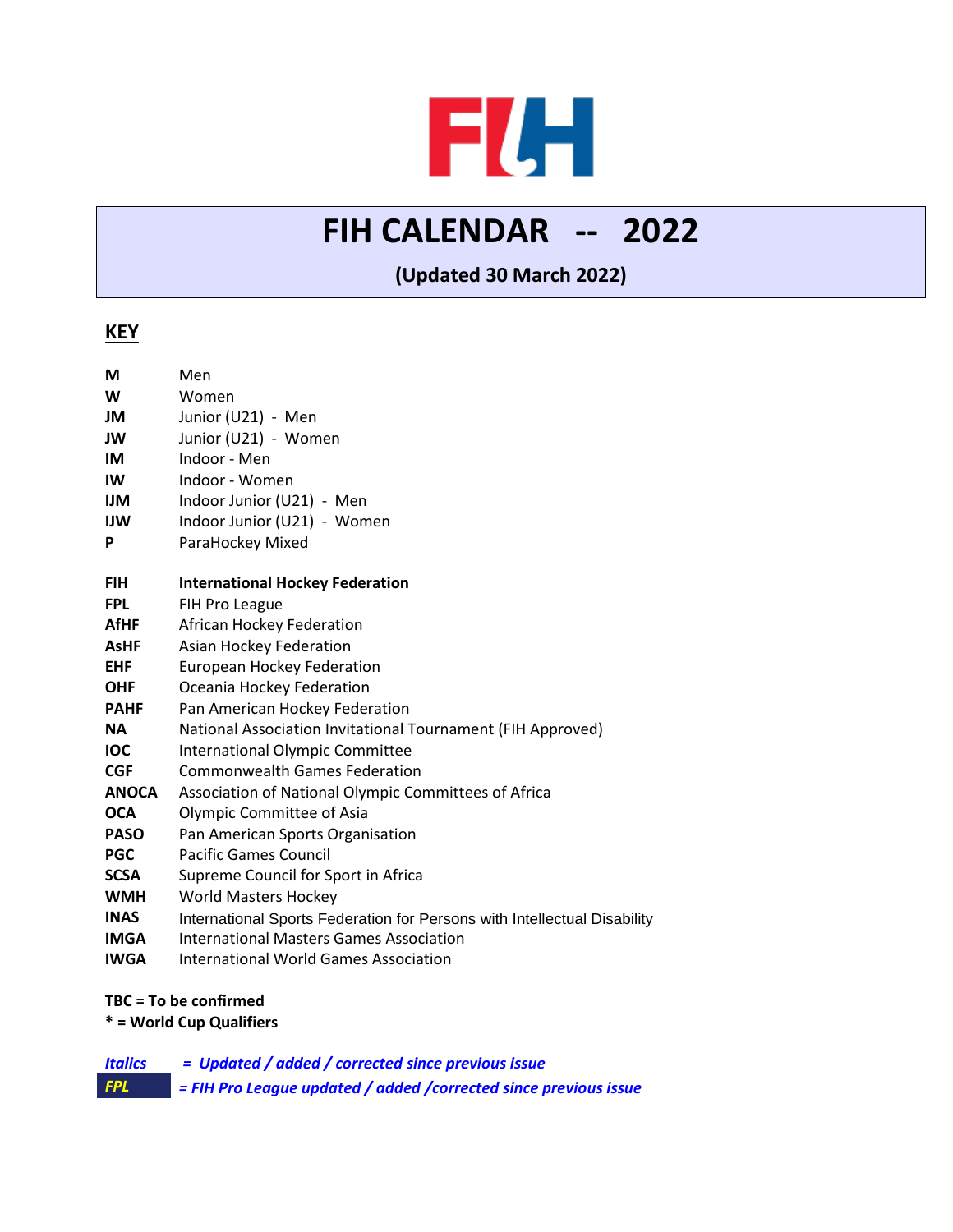## **FIH CALENDAR 2022**

| EHF         | IM               | EuroHockey Indoor Championship II<br>(CRO, ESP, POL, POR, SVK, TUR, UKR) | 14/16 Jan   | Paredes<br>(Portugal)           |
|-------------|------------------|--------------------------------------------------------------------------|-------------|---------------------------------|
| <b>EHF</b>  | IM               | EuroHockey Indoor Championship III<br>(CYP, DEN, IRL, LTU, SCO, SWE)     | Postponed   | Nicosia<br>(Cyprus)             |
| AfHF        | M                | Africa Cup of Nations *<br>(EGY, GHA, KEN, NAM, NGR, RSA, UGA)           | $17/23$ Jan | Accra<br>(Ghana)                |
| AfHF        | W                | Africa Cup of Nations *<br>(GHA, KEN, NAM, NGR, RSA, UGA, ZAM, ZIM)      | $17/23$ Jan | Accra<br>(Ghana)                |
| <b>PAHF</b> | M                | Pan American Cup <sup>*</sup><br>(ARG, BRA, CAN, CHI, MEX, TTO, USA)     | 19/30 Jan   | Santiago<br>(Chile)             |
| <b>PAHF</b> | W                | Pan American Cup <sup>*</sup><br>(ARG, CAN, CHI, PER, TTO, URU, USA)     | 19/30 Jan   | Santiago<br>(Chile)             |
| AHF         | W                | Asia Cup <sup>*</sup><br>(CHN, INA, IND, JPN, KOR, MAS, SGP, THA)        | $21/28$ Jan | Muscat<br>(Oman)                |
| <b>EHF</b>  | IW               | EuroHockey Indoor Championship II<br>(BEL, ESP, IRL, POL, SCO, SUI)      | $21/23$ Jan | Ourense<br>(Spain)              |
| <b>EHF</b>  | IW               | EuroHockey Indoor Championship III<br>(DEN, ITA, POR, SVK)               | Postponed   | <b>Bratislava</b><br>(Slovakia) |
| <b>FPL</b>  | W                | China vs India                                                           | 31 Jan      | <b>Muskat</b><br>(Oman)         |
| <b>FPL</b>  | W                | China vs India                                                           | 1 Feb       | <b>Muskat</b><br>(Oman)         |
| <b>FPL</b>  | $\boldsymbol{M}$ | <b>Spain vs England</b>                                                  | 4 Feb       | <b>Valencia</b><br>(Spain)      |
| <b>FPL</b>  | W                | <b>Netherlands vs Spain</b>                                              | 4 Feb       | <b>Valencia</b><br>(Spain)      |
| <b>FPL</b>  | $\boldsymbol{M}$ | <b>Spain vs England</b>                                                  | 5 Feb       | <b>Valencia</b><br>(Spain)      |
| <b>FPL</b>  | W                | <b>Netherlands vs Spain</b>                                              | 5 Feb       | <b>Valencia</b><br>(Spain)      |
| <b>FPL</b>  |                  | <b>South Africa vs Netherlands</b>                                       | 8 Feb       |                                 |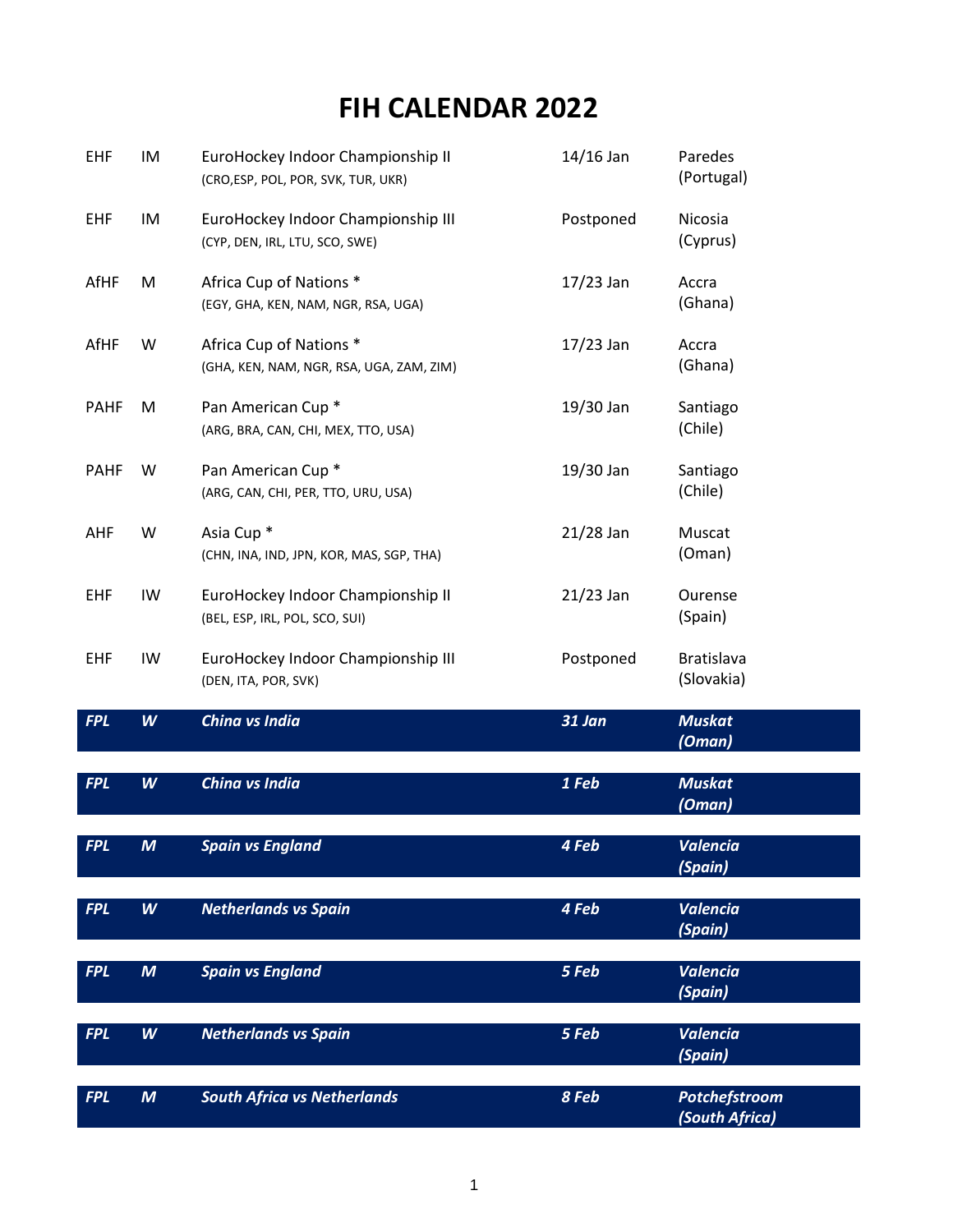| <b>FPL</b> | $\boldsymbol{M}$ | <b>France vs India</b>                                               | 8 Feb     | Potchefstroom<br>(South Africa)        |
|------------|------------------|----------------------------------------------------------------------|-----------|----------------------------------------|
| <b>FPL</b> | $\boldsymbol{M}$ | <b>France vs Netherlands</b>                                         | 9 Feb     | Potchefstroom<br>(South Africa)        |
| <b>FPL</b> | $\boldsymbol{M}$ | <b>South Africa vs India</b>                                         | 9 Feb     | Potchefstroom<br>(South Africa)        |
| <b>EHF</b> | IM               | EuroHockey Indoor Club Cup<br>(AUT, BLR, CRO, ESP, POL, RUS, TUR)    | 11/13 Feb | Alanya<br>(Turkey)                     |
| <b>EHF</b> | IM               | EuroHockey Indoor Club Challenge I<br>(CZE, POR, SCO, SLO, SUI, SVK) | 11/13 Feb | Puconci<br>(Slovenia)                  |
| <b>FPL</b> | $\boldsymbol{M}$ | <b>South Africa vs Netherlands</b>                                   | 12 Feb    | Potchefstroom<br>(South Africa)        |
| <b>FPL</b> | $\boldsymbol{M}$ | <b>France vs India</b>                                               | 12 Feb    | <b>Potchefstroom</b><br>(South Africa) |
| <b>FPL</b> | W                | <b>Argentina vs Belgium</b>                                          | 12 Feb    | <b>Buenos Aires</b><br>(Argentina)     |
| <b>FPL</b> | $\boldsymbol{M}$ | <b>Argentina vs Belgium</b>                                          | 12 Feb    | <b>Buenos Aires</b><br>(Argentina)     |
| <b>FPL</b> | $\boldsymbol{M}$ | <b>France vs Netherlands</b>                                         | 13 Feb    | Potchefstroom<br>(South Africa)        |
| <b>FPL</b> | $\boldsymbol{M}$ | <b>South Africa vs India</b>                                         | 13 Feb    | Potchefstroom<br>(South Africa)        |
| <b>FPL</b> | W                | <b>Argentina vs Belgium</b>                                          | 13 Feb    | <b>Buenos Aires</b><br>(Argentina)     |
| <b>FPL</b> | $\boldsymbol{M}$ | <b>Argentina vs Belgium</b>                                          | 13 Feb    | <b>Buenos Aires</b><br>(Argentina)     |
| <b>FPL</b> | $\boldsymbol{M}$ | <b>South Africa vs France</b>                                        | 15 Feb    | Potchefstroom<br>(South Africa)        |
| <b>FPL</b> | $\boldsymbol{M}$ | <b>France vs Germany</b>                                             | 16 Feb    | Potchefstroom<br>(South Africa)        |
| <b>FPL</b> | $\boldsymbol{M}$ | <b>South Africa vs Germany</b>                                       | 17 Feb    | Potchefstroom<br>(South Africa)        |
| <b>EHF</b> | IW               | EuroHockey Indoor Club Trophy<br>(AUT, CZE, ENG, IRL, SCO, TUR)      | 18/20 Feb | Alanya<br>(Turkey)                     |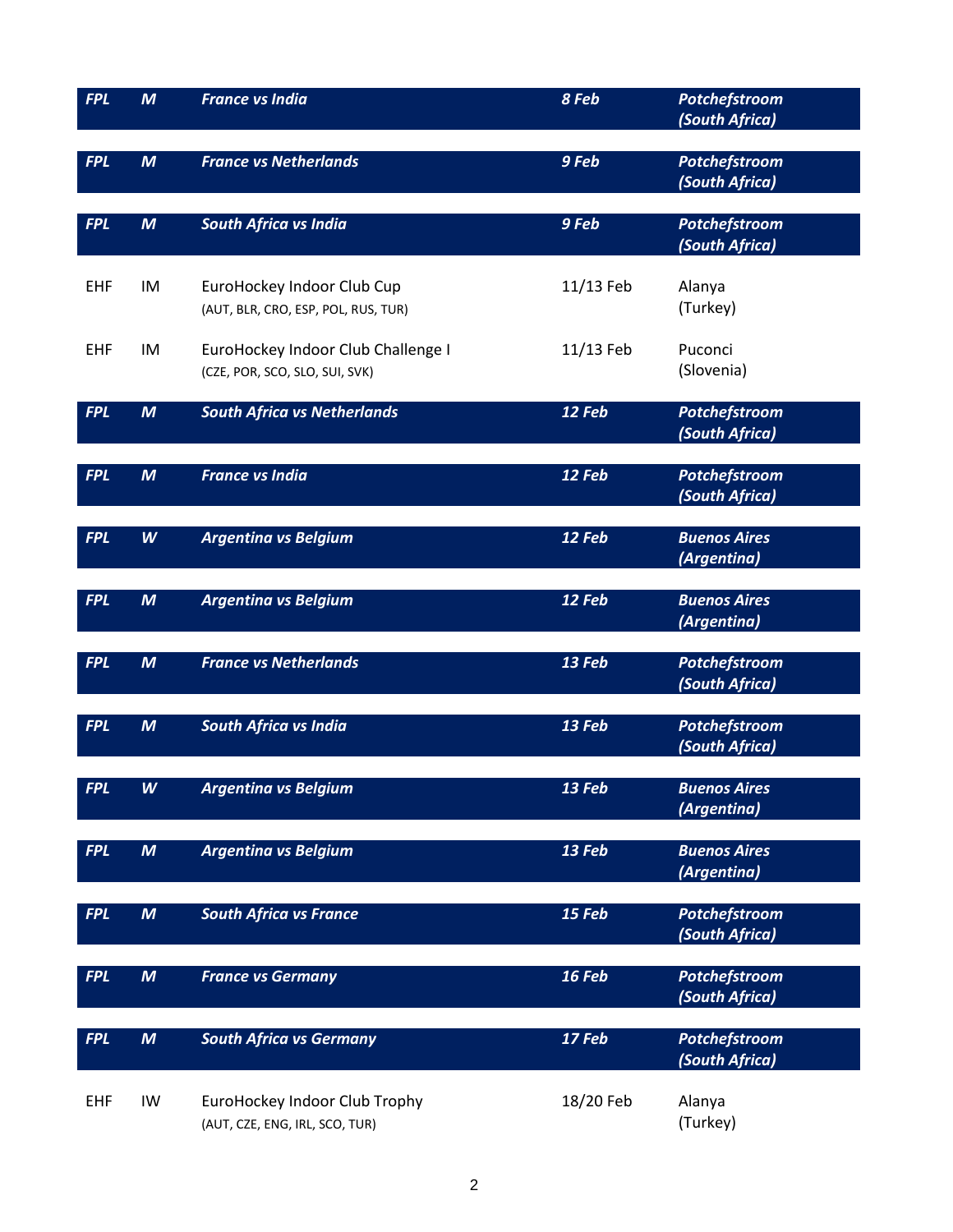| <b>EHF</b> | IW               | EuroHockey Indoor Club Challenge I<br>(CRO, DEN, FRA, GEO, POR, SVK, WAL)  | 18/20 Feb | Sveti Ivan Zelina<br>(Croatia)     |
|------------|------------------|----------------------------------------------------------------------------|-----------|------------------------------------|
| <b>EHF</b> | IW               | EuroHockey Indoor Club Challenge II<br>(HUN, POL, SLO)                     | 19/20 Feb | Rogowo<br>(Poland)                 |
| <b>FPL</b> | W                | <b>India vs Netherlands</b>                                                | 19 Feb    | <b>Bhubaneswar</b><br>(India)      |
| <b>FPL</b> | $\boldsymbol{M}$ | <b>Argentina vs England</b>                                                | 19 Feb    | <b>Buenos Aires</b><br>(Argentina) |
| <b>FPL</b> | W                | <b>Argentina vs England</b>                                                | 19 Feb    | <b>Buenos Aires</b><br>(Argentina) |
| <b>FPL</b> | $\boldsymbol{M}$ | <b>France vs Germany</b>                                                   | 19 Feb    | Potchefstroom<br>(South Africa)    |
| <b>FPL</b> | W                | <b>India vs Netherlands</b>                                                | 20 Feb    | <b>Bhubaneswar</b><br>(India)      |
| <b>FPL</b> | $\boldsymbol{M}$ | <b>Argentina vs England</b>                                                | 20 Feb    | <b>Buenos Aires</b><br>(Argentina) |
| <b>FPL</b> | W                | <b>Argentina vs England</b>                                                | 20 Feb    | <b>Buenos Aires</b><br>(Argentina) |
| <b>FPL</b> | $\boldsymbol{M}$ | <b>South Africa vs France</b>                                              | 20 Feb    | Potchefstroom<br>(South Africa)    |
| <b>FPL</b> | $\boldsymbol{M}$ | <b>South Africa vs Germany</b>                                             | 21 Feb    | Potchefstroom<br>(South Africa)    |
| <b>FPL</b> | $\boldsymbol{M}$ | <b>India vs Spain</b>                                                      | 26 Feb    | <b>Bhubaneswar</b><br>(India)      |
| <b>FPL</b> | W                | <b>India vs Spain</b>                                                      | 26 Feb    | <b>Bhubaneswar</b><br>(India)      |
| <b>FPL</b> | $\boldsymbol{M}$ | <b>India vs Spain</b>                                                      | 27 Feb    | <b>Bhubaneswar</b><br>(India)      |
| <b>FPL</b> | W                | <b>India vs Spain</b>                                                      | 27 Feb    | <b>Bhubaneswar</b><br>(India)      |
| AHF        | M                | AHF Cup <sup>*</sup><br>(BAN, CHN, INA, IRI, KAZ, OMA, SGP, SRI, THA, UZB) | 11/20 Mar | Jakarta<br>(Indonesia)             |
| <b>FPL</b> | $\boldsymbol{M}$ | <b>India vs Germany</b>                                                    | 12 Mar    | <b>Bhubaneswar</b><br>(India)      |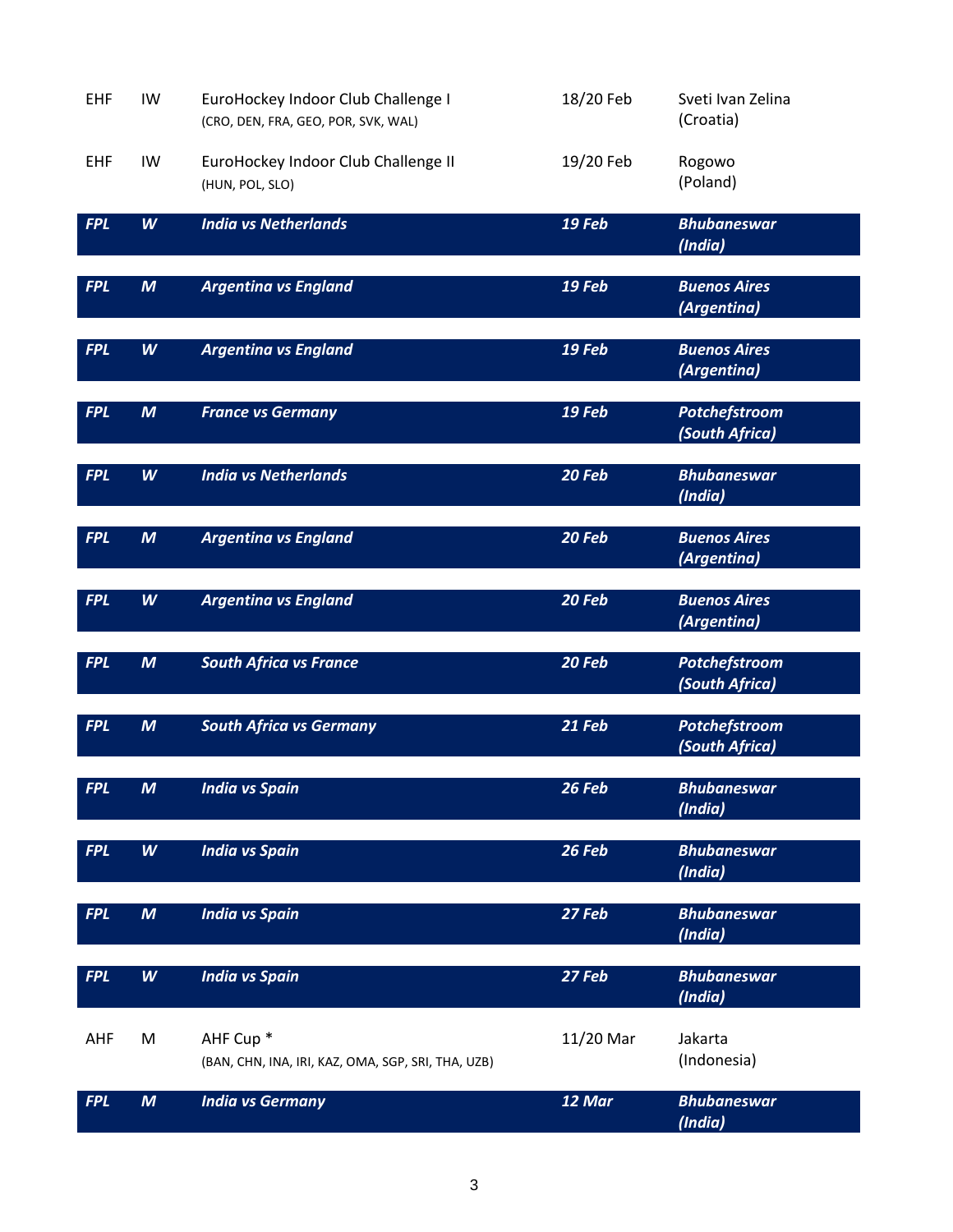| <b>FPL</b> | W                | <b>India vs Germany</b>                                                          | $12$ Mar         | <b>Bhubaneswar</b><br>(India)       |
|------------|------------------|----------------------------------------------------------------------------------|------------------|-------------------------------------|
|            |                  |                                                                                  |                  |                                     |
| <b>FPL</b> | $\boldsymbol{M}$ | <b>India vs Germany</b>                                                          | <b>Postponed</b> | <b>Bhubaneswar</b>                  |
|            |                  |                                                                                  |                  | (India)                             |
|            |                  |                                                                                  |                  |                                     |
| <b>FPL</b> | W                | <b>India vs Germany</b>                                                          | 13 Mar           | <b>Bhubaneswar</b>                  |
|            |                  |                                                                                  |                  | (India)                             |
| <b>FPL</b> | $\boldsymbol{M}$ | <b>India vs Germany</b>                                                          | <b>Postponed</b> | <b>Bhubaneswar</b>                  |
|            |                  |                                                                                  |                  | (India)                             |
|            |                  |                                                                                  |                  |                                     |
| <b>FPL</b> | $\boldsymbol{M}$ | <b>India vs Argentina</b>                                                        | 19 Mar           | <b>Bhubaneswar</b>                  |
|            |                  |                                                                                  |                  | (India)                             |
| <b>FPL</b> | $\boldsymbol{M}$ | <b>India vs Argentina</b>                                                        | 20 Mar           | <b>Bhubaneswar</b>                  |
|            |                  |                                                                                  |                  | (India)                             |
|            |                  |                                                                                  |                  |                                     |
| <b>FPL</b> | W                | <b>Germany vs Spain</b>                                                          | 22 Mar           | <b>Dusseldorf</b>                   |
|            |                  |                                                                                  |                  | (Germany)                           |
| <b>FPL</b> | W                | <b>Germany vs Spain</b>                                                          | 23 Mar           | <b>Dusseldorf</b>                   |
|            |                  |                                                                                  |                  | (Germany)                           |
|            |                  |                                                                                  |                  |                                     |
| <b>FPL</b> | W                | <b>Germany vs USA</b>                                                            | 26 Mar           | Mönchengladbach                     |
|            |                  |                                                                                  |                  | (Germany)                           |
| <b>FPL</b> | $\boldsymbol{M}$ | <b>Germany vs Spain</b>                                                          | 26 Mar           | Mönchengladbach                     |
|            |                  |                                                                                  |                  | (Germany)                           |
|            |                  |                                                                                  |                  |                                     |
| <b>FPL</b> | W                | <b>Germany vs USA</b>                                                            | 27 Mar           | Mönchengladbach                     |
|            |                  |                                                                                  |                  | (Germany)                           |
|            |                  |                                                                                  |                  |                                     |
| <b>FPL</b> | M                | <b>Germany vs Spain</b>                                                          | 27 Mar           | <b>Mönchengladbach</b><br>(Germany) |
|            |                  |                                                                                  |                  |                                     |
| <b>FIH</b> | W                | Junior World Cup                                                                 | $1/12$ Apr       | Potchefstroom                       |
|            |                  | (ARG, AUT, CAN, CHN, ENG, GER, IND, IRL, MAS, NED, RSA, UKR, URU, USA, WAL, ZIM) |                  | (South Africa)                      |
|            |                  |                                                                                  |                  |                                     |
| <b>FPL</b> | W                | <b>Netherlands vs USA</b>                                                        | 2 Apr            | <b>TBC</b><br>(Netherlands)         |
|            |                  |                                                                                  |                  |                                     |
| <b>FPL</b> | $\boldsymbol{M}$ | <b>India vs England</b>                                                          | 2 Apr            | <b>Bhubaneswar</b>                  |
|            |                  |                                                                                  |                  | (India)                             |
|            |                  |                                                                                  |                  |                                     |
| <b>FPL</b> | W                | <b>India vs England</b>                                                          | 2 Apr            | <b>Bhubaneswar</b>                  |
|            |                  |                                                                                  |                  | (India)                             |
| <b>FPL</b> | W                | <b>Netherlands vs USA</b>                                                        | 3 Apr            | <b>TBC</b>                          |
|            |                  |                                                                                  |                  | (Netherlands)                       |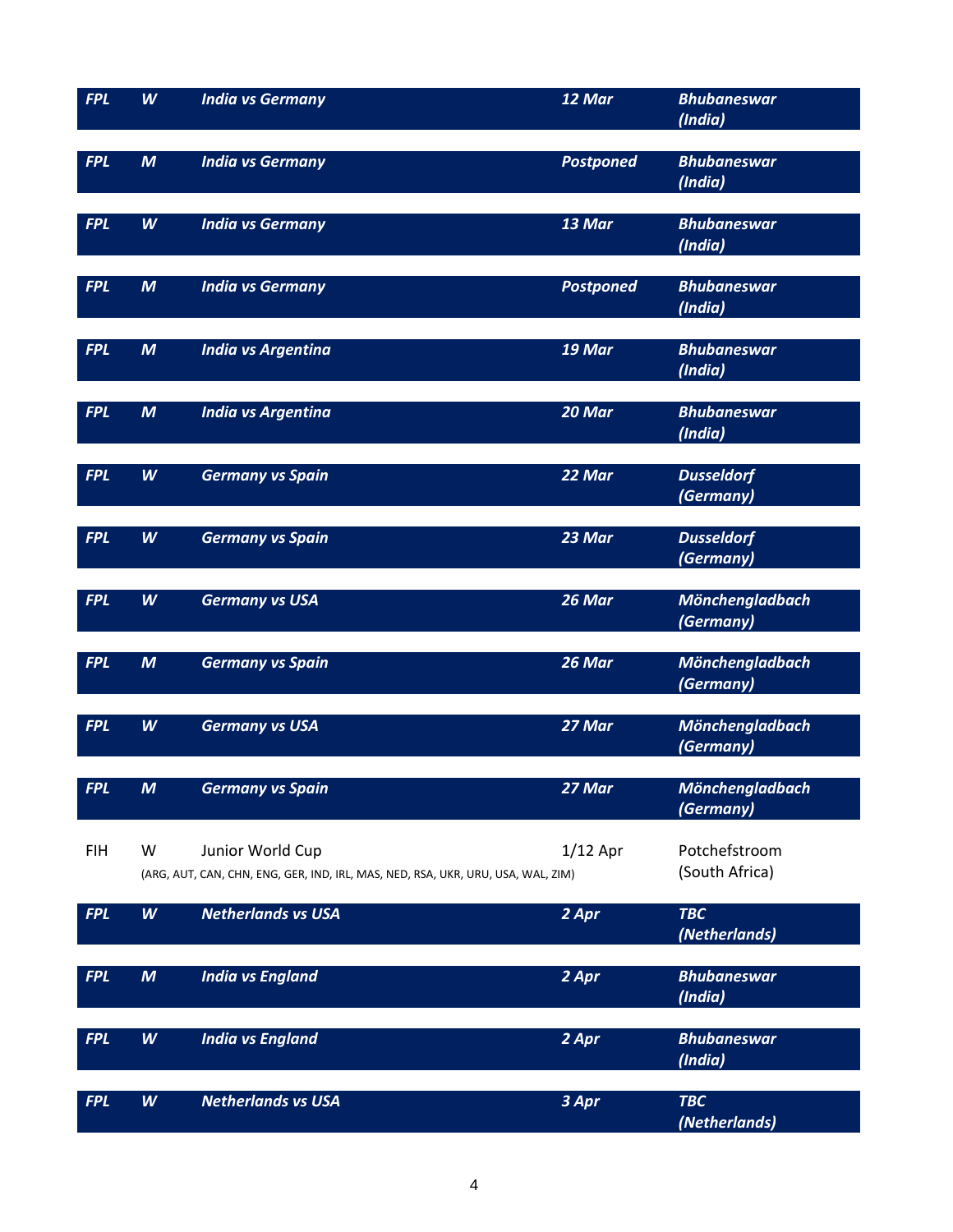| <b>FPL</b> | $\boldsymbol{M}$ | <b>India vs England</b>                                                                      | 3 Apr        | <b>Bhubaneswar</b><br>(India)       |
|------------|------------------|----------------------------------------------------------------------------------------------|--------------|-------------------------------------|
| <b>FPL</b> | W                | <b>India vs England</b>                                                                      | 3 Apr        | <b>Bhubaneswar</b><br>(India)       |
| <b>EHF</b> | M                | <b>EHL Final12</b><br>(AUT 1, BEL 1, ENG 1, ESP 1, ESP 2, FRA 1, GER 1, GER 2, NED 1, NED 2) | 13/18 Apr    | Amsterdam<br>(Netherlands)          |
| <b>EHF</b> | W                | <b>EHL Final8</b><br>(BEL 1, ENG 1, ESP 1, ESP 2, GER 1, IRL 1, NED 1, NED 2)                | 14/18 Apr    | Amsterdam<br>(Netherlands)          |
| <b>EHF</b> | M                | EHL Ranking Cup 2022<br>(AUT 2, BEL 2, ENG 2, ESP 3, GER 3, IRL 1, NED 3, SCO 1)             | 15/18 Apr    | Terrassa<br>(Spain)                 |
| <b>EHF</b> | M                | EuroHockey Club Trophy I<br>(CZE 1, FRA 2, POR 1, SUI 1)                                     | 15/18 Apr    | Paris<br>(France)                   |
| <b>EHF</b> | W                | EuroHockey Club Trophy<br>(BEL 2, ENG 2, FRA 1, GER 2, ITA 1, SUI 1, UKR 1)                  | 15/18 Apr    | Cernusco sul Naviglio<br>(Italy)    |
| <b>FPL</b> | $\boldsymbol{M}$ | <b>Argentina vs France</b>                                                                   | 16 Apr       | <b>Buenos Aires</b><br>(Argentina)  |
| <b>FPL</b> | W                | <b>Argentina vs United States</b>                                                            | 16 Apr       | <b>Buenos Aires</b><br>(Argentina)  |
| <b>FPL</b> | $\boldsymbol{M}$ | <b>Argentina vs France</b>                                                                   | 17 Apr       | <b>Buenos Aires</b><br>(Argentina)  |
| <b>FPL</b> | W                | <b>Argentina vs United States</b>                                                            | 17 Apr       | <b>Buenos Aires</b><br>(Argentina)  |
| <b>FPL</b> | W                | USA vs England                                                                               | 23 Apr       | <b>Charlotte</b><br>(United States) |
| <b>FPL</b> | $\boldsymbol{M}$ | <b>Argentina vs South Africa</b>                                                             | 23 Apr       | <b>Buenos Aires</b><br>(Argentina)  |
| <b>FPL</b> | W                | <b>USA vs England</b>                                                                        | 24 Apr       | <b>Charlotte</b><br>(United States) |
| <b>FPL</b> | $\boldsymbol{M}$ | <b>Argentina vs South Africa</b>                                                             | 24 Apr       | <b>Buenos Aires</b><br>(Argentina)  |
| PASO       | U18M             | Junior Odesur Games<br>(To be advised)                                                       | 28 Apr/8 May | Rosario<br>(Argentina)              |
| PASO       | <b>U18W</b>      | Junior Odesur Games<br>(To be advised)                                                       | 28 Apr/8 May | Rosario<br>(Argentina)              |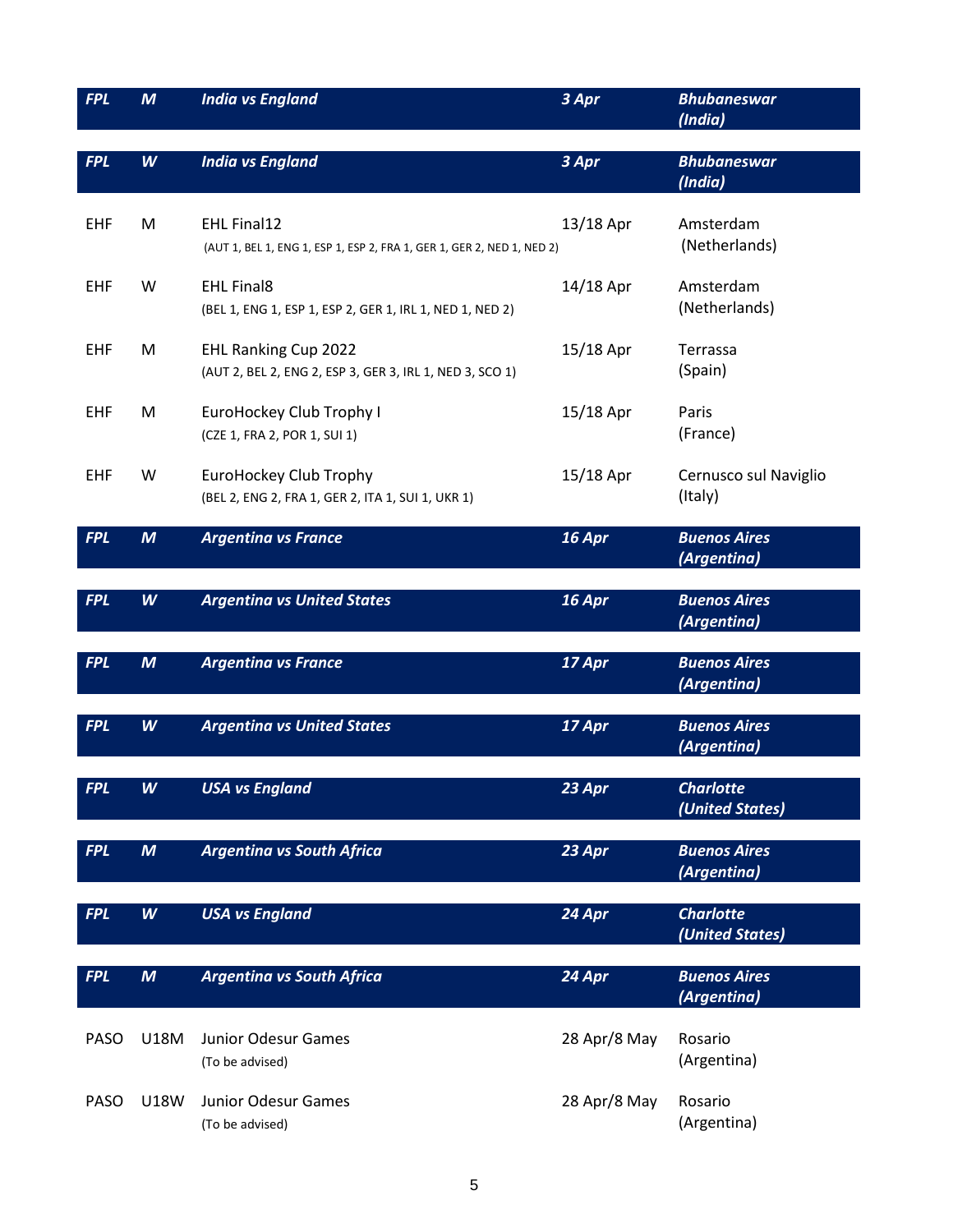| <b>FPL</b> | W                | <b>Germany vs England</b>   | 4 May  | <b>Mönchengladbach</b><br>(Germany) |
|------------|------------------|-----------------------------|--------|-------------------------------------|
| <b>FPL</b> | $\boldsymbol{M}$ | <b>Germany vs England</b>   | 4 May  | Mönchengladbach<br>(Germany)        |
| <b>FPL</b> | W                | <b>Germany vs England</b>   | 5 May  | Mönchengladbach<br>(Germany)        |
| <b>FPL</b> | $\boldsymbol{M}$ | <b>Germany vs England</b>   | 5 May  | Mönchengladbach<br>(Germany)        |
| <b>FPL</b> | W                | <b>USA vs Belgium</b>       | 14 May | <b>Charlotte</b><br>(United States) |
| <b>FPL</b> | $\boldsymbol{M}$ | <b>Spain vs Argentina</b>   | 14 May | <b>Terrassa</b><br>(Spain)          |
| <b>FPL</b> | W                | <b>Spain vs Argentina</b>   | 14 May | <b>Terrassa</b><br>(Spain)          |
| <b>FPL</b> | W                | <b>USA vs Belgium</b>       | 15 May | <b>Charlotte</b><br>(United States) |
| <b>FPL</b> | $\boldsymbol{M}$ | <b>Spain vs Argentina</b>   | 15 May | <b>Terrassa</b><br>(Spain)          |
| <b>FPL</b> | W                | <b>Spain vs Argentina</b>   | 15 May | <b>Terrassa</b><br>(Spain)          |
| <b>FPL</b> | $\boldsymbol{M}$ | <b>Spain vs France</b>      | 17 May | <b>Terrassa</b><br>(Spain)          |
| <b>FPL</b> | W                | China vs Argentina          | 17 May | Terrassa<br>(Spain)                 |
| <b>FPL</b> | $\boldsymbol{M}$ | <b>Spain vs France</b>      | 18 May | <b>Terrassa</b><br>(Spain)          |
| <b>FPL</b> | W                | China vs Argentina          | 18 May | <b>Terrassa</b><br>(Spain)          |
| <b>FPL</b> | $\boldsymbol{M}$ | <b>Belgium vs Spain</b>     | 20 May | <b>Antwerp</b><br>(Belgium)         |
| <b>FPL</b> | W                | <b>Belgium vs Spain</b>     | 20 May | <b>Antwerp</b><br>(Belgium)         |
| <b>FPL</b> | $\boldsymbol{M}$ | <b>Germany vs Argentina</b> | 21 May | <b>Berlin</b><br>(Germany)          |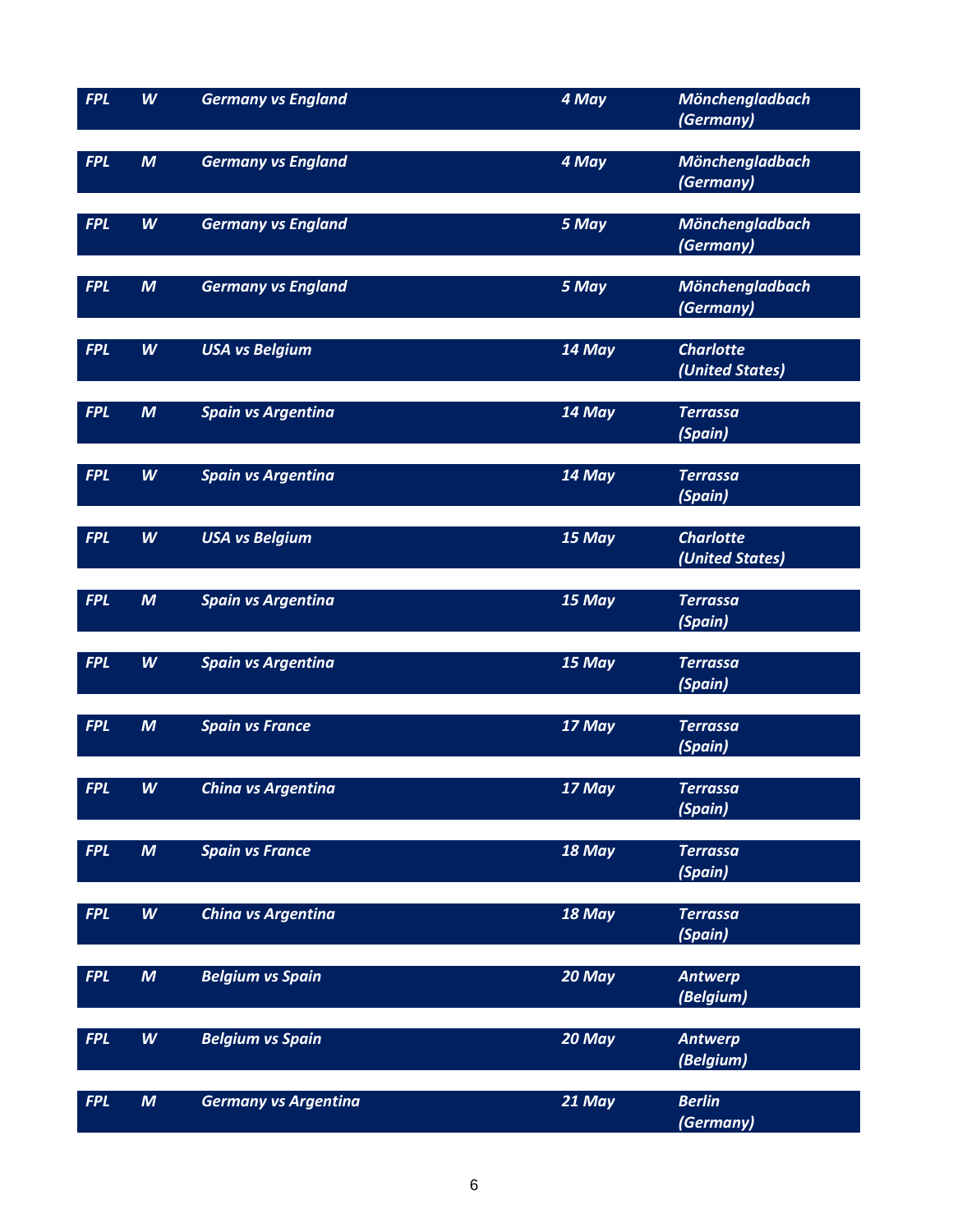| <b>FPL</b> | W                | <b>Germany vs Argentina</b>     | 21 May | <b>Berlin</b>              |
|------------|------------------|---------------------------------|--------|----------------------------|
|            |                  |                                 |        | (Germany)                  |
| <b>FPL</b> | $\boldsymbol{M}$ | <b>Belgium vs Spain</b>         | 21 May | <b>Antwerp</b>             |
|            |                  |                                 |        | (Belgium)                  |
|            |                  |                                 |        |                            |
| <b>FPL</b> | W                | <b>Belgium vs Spain</b>         | 21 May | <b>Antwerp</b>             |
|            |                  |                                 |        | (Belgium)                  |
|            |                  |                                 |        |                            |
| <b>FPL</b> | $\boldsymbol{M}$ | <b>England vs France</b>        | 21 May | <b>London</b><br>(England) |
|            |                  |                                 |        |                            |
| <b>FPL</b> | W                | <b>England vs China</b>         | 21 May | <b>London</b>              |
|            |                  |                                 |        | (England)                  |
|            |                  |                                 |        |                            |
| <b>FPL</b> | $\boldsymbol{M}$ | <b>Germany vs Argentina</b>     | 22 May | <b>Berlin</b>              |
|            |                  |                                 |        | (Germany)                  |
| <b>FPL</b> | W                | <b>Germany vs Argentina</b>     | 22 May | <b>Berlin</b>              |
|            |                  |                                 |        | (Germany)                  |
|            |                  |                                 |        |                            |
| <b>FPL</b> | $\boldsymbol{M}$ | <b>England vs France</b>        | 22 May | <b>London</b>              |
|            |                  |                                 |        | (England)                  |
|            |                  |                                 |        |                            |
| <b>FPL</b> | W                | <b>England vs China</b>         | 22 May | <b>London</b><br>(England) |
|            |                  |                                 |        |                            |
| <b>FPL</b> | $\boldsymbol{M}$ | <b>Belgium vs France</b>        | 28 May | <b>Antwerp</b>             |
|            |                  |                                 |        | (Belgium)                  |
|            |                  |                                 |        |                            |
| <b>FPL</b> | W                | <b>Netherlands vs Argentina</b> | 28 May | <b>TBC</b>                 |
|            |                  |                                 |        | (Netherlands)              |
| <b>FPL</b> | W                | <b>England vs Spain</b>         | 28 May | London                     |
|            |                  |                                 |        | (England)                  |
|            |                  |                                 |        |                            |
| <b>FPL</b> | $\boldsymbol{M}$ | <b>England vs South Africa</b>  | 28 May | <b>London</b>              |
|            |                  |                                 |        | (England)                  |
| <b>FPL</b> | $\boldsymbol{M}$ | <b>Belgium vs France</b>        | 29 May | <b>Antwerp</b>             |
|            |                  |                                 |        | (Belgium)                  |
|            |                  |                                 |        |                            |
| <b>FPL</b> | W                | <b>Netherlands vs Argentina</b> | 29 May | <b>TBC</b>                 |
|            |                  |                                 |        | (Netherlands)              |
|            |                  |                                 |        |                            |
| <b>FPL</b> | W                | <b>England vs Spain</b>         | 29 May | <b>London</b><br>(England) |
|            |                  |                                 |        |                            |
| <b>FPL</b> | $\boldsymbol{M}$ | <b>England vs South Africa</b>  | 29 May | <b>London</b>              |
|            |                  |                                 |        | (England)                  |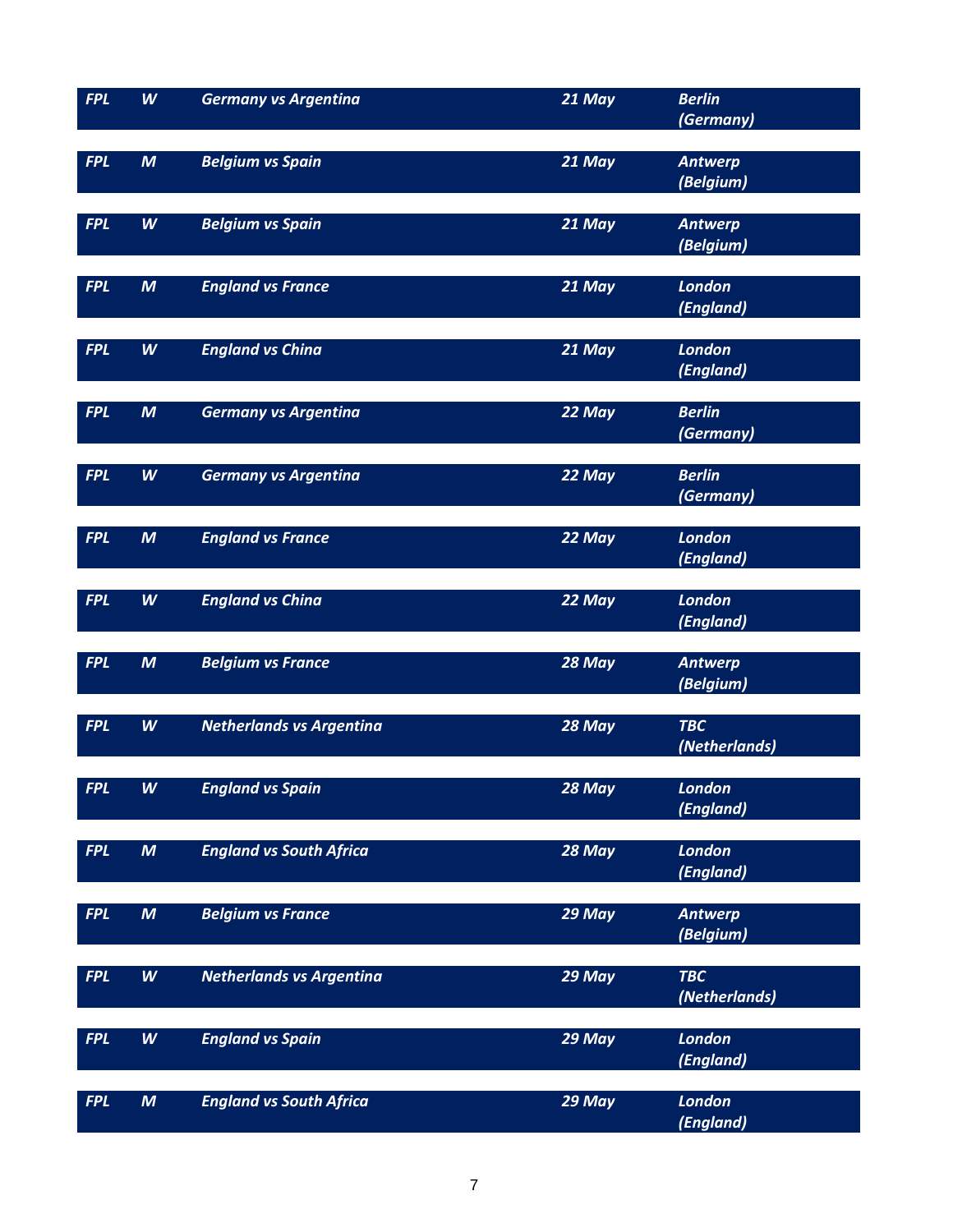| <b>FPL</b> | $\boldsymbol{M}$ | <b>Netherlands vs Argentina</b>                                                           | $1$ Jun   | <b>TBC</b><br>(Netherlands)   |
|------------|------------------|-------------------------------------------------------------------------------------------|-----------|-------------------------------|
| <b>FPL</b> | $\boldsymbol{M}$ | <b>Netherlands vs Argentina</b>                                                           | $2$ Jun   | <b>TBC</b><br>(Netherlands)   |
| <b>EHF</b> | M                | EuroHockey Club Challenge II<br>(BUL 1, LUX 1, SWE 1, POR 2, CRO 2, GIB 1, SLO 2, LTU 1)  | $2/5$ Jun | Gibraltar<br>(Gibraltar)      |
| EHF        | M                | EuroHockey Club Trophy 2<br>(DEN 1, SUI 2, CZE 2, UKR 2, SCO 2, WAL 1)                    | $3/6$ Jun | Geneva<br>(Switzerland)       |
| <b>EHF</b> | M                | EuroHockey Club Challenge I<br>(TUR 1, DEN 2, HUN 1, SLO 1, IRL 2, ITA 2, WAL 2, CRO 1)   | $3/6$ Jun | Copenhagen<br>(Denmark)       |
| <b>EHF</b> | M                | EuroHockey Club Challenge III<br>(MLT 1, MLT 2, NOR 1, GIB 2, NOR 2, TUR 2, FIN 1, HUN 2) | $3/6$ Jun | Kirklareli<br>(Turkey)        |
| <b>EHF</b> | W                | EuroHockey Club Challenge I<br>(ITA 2, LTU 1, CZE 1, CZE 2, IRL 2)                        | $3/6$ Jun | Rakovnik<br>(Czech Republic)  |
| <b>EHF</b> | W                | EuroHockey Club Challenge II<br>(AUT 1, UKR 2, AUT 2, SUI 2, TUR 1, FRA 2, SCO 1, SCO 2)  | $3/6$ Jun | Alanya<br>(Turkey)            |
| <b>EHF</b> | W                | EuroHockey Club Challenge III<br>(Cro 1, CRO 2, WAL 1, POR 1, LUX 1, SWE 1, WAL 2, TUR 2) | $3/6$ Jun | <b>TBC</b>                    |
| <b>FPL</b> | $\boldsymbol{M}$ | <b>Spain vs South Africa</b>                                                              | 4 Jun     | <b>Terrassa</b><br>(Spain)    |
| <b>FPL</b> | W                | <b>Spain vs China</b>                                                                     | 4 Jun     | <b>Terrassa</b><br>(Spain)    |
| <b>FPL</b> | W                | <b>England vs Netherlands</b>                                                             | 4 Jun     | <b>The Stoop</b><br>(England) |
| <b>FPL</b> | $\boldsymbol{M}$ | <b>England vs Netherlands</b>                                                             | 4 Jun     | <b>The Stoop</b><br>(England) |
| <b>FPL</b> | $\boldsymbol{M}$ | <b>Spain vs South Africa</b>                                                              | 5 Jun     | <b>Terrassa</b><br>(Spain)    |
| <b>FPL</b> | W                | <b>Spain vs China</b>                                                                     | 5 Jun     | <b>Terrassa</b><br>(Spain)    |
| <b>FPL</b> | W                | <b>England vs Netherlands</b>                                                             | 5 Jun     | <b>The Stoop</b><br>(England) |
| <b>FPL</b> | $\boldsymbol{M}$ | <b>England vs Netherlands</b>                                                             | 5 Jun     | <b>The Stoop</b><br>(England) |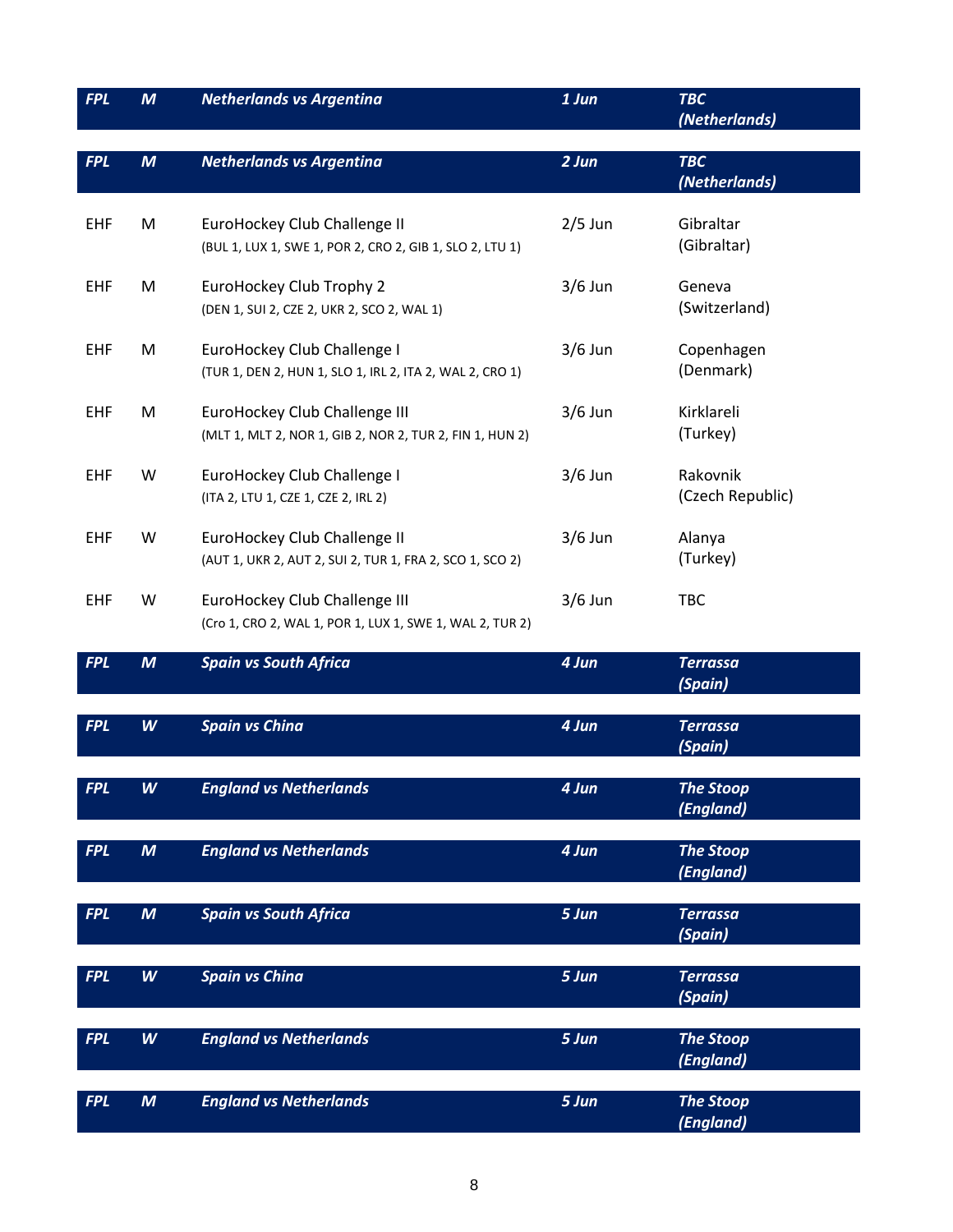| <b>FPL</b> | W                | <b>Belgium vs China</b>        | 7 Jun    | Antwerp          |
|------------|------------------|--------------------------------|----------|------------------|
|            |                  |                                |          | (Belgium)        |
|            |                  |                                |          |                  |
| <b>FPL</b> | $\boldsymbol{M}$ | <b>Belgium vs South Africa</b> | 7 Jun    | <b>Antwerp</b>   |
|            |                  |                                |          | (Belgium)        |
|            |                  |                                |          |                  |
| <b>FPL</b> | W                | <b>Belgium vs China</b>        | $8$ Jun  | Antwerp          |
|            |                  |                                |          | (Belgium)        |
| <b>FPL</b> | $\boldsymbol{M}$ | <b>Belgium vs South Africa</b> | 8 Jun    | <b>Antwerp</b>   |
|            |                  |                                |          | (Belgium)        |
|            |                  |                                |          |                  |
| <b>FPL</b> | W                | <b>Belgium vs India</b>        | 11 Jun   | <b>Antwerp</b>   |
|            |                  |                                |          | (Belgium)        |
|            |                  |                                |          |                  |
| <b>FPL</b> | $\boldsymbol{M}$ | <b>Belgium vs India</b>        | 11 Jun   | <b>Antwerp</b>   |
|            |                  |                                |          | (Belgium)        |
|            |                  |                                |          |                  |
| <b>FPL</b> | W                | <b>Spain vs USA</b>            | $11$ Jun | <b>Antwerp</b>   |
|            |                  |                                |          | (Belgium)        |
|            |                  |                                |          |                  |
| <b>FPL</b> | W                | <b>Germany vs Netherlands</b>  | 11 Jun   | <b>Hamburg</b>   |
|            |                  |                                |          | (Germany)        |
| <b>FPL</b> | $\boldsymbol{M}$ | <b>Germany vs Netherlands</b>  | 11 Jun   | <b>Hamburg</b>   |
|            |                  |                                |          | (Germany)        |
|            |                  |                                |          |                  |
| <b>FPL</b> | W                | <b>Belgium vs India</b>        | 12 Jun   | Antwerp          |
|            |                  |                                |          | (Belgium)        |
|            |                  |                                |          |                  |
| <b>FPL</b> | $\boldsymbol{M}$ | <b>Belgium vs India</b>        | 12 Jun   | <b>Antwerp</b>   |
|            |                  |                                |          | (Belgium)        |
|            |                  |                                |          |                  |
| <b>FPL</b> | W                | <b>Spain vs USA</b>            | 12 Jun   | <b>Antwerp</b>   |
|            |                  |                                |          | (Belgium)        |
|            |                  |                                |          |                  |
| <b>FPL</b> | W                | <b>Germany vs Netherlands</b>  | 12 Jun   | <b>Hamburg</b>   |
|            |                  |                                |          | (Germany)        |
| <b>FPL</b> | $\boldsymbol{M}$ | <b>Germany vs Netherlands</b>  | 12 Jun   | <b>Hamburg</b>   |
|            |                  |                                |          | (Germany)        |
|            |                  |                                |          |                  |
| <b>FPL</b> | $\boldsymbol{M}$ | Netherlands vs India           | 18 Jun   | <b>Rotterdam</b> |
|            |                  |                                |          | (Netherlands)    |
|            |                  |                                |          |                  |
| <b>FPL</b> | W                | <b>India vs Argentina</b>      | 18 Jun   | <b>Rotterdam</b> |
|            |                  |                                |          | (Netherlands)    |
|            |                  |                                |          |                  |
| <b>FPL</b> | W                | <b>China vs USA</b>            | 18 Jun   | <b>Rotterdam</b> |
|            |                  |                                |          | (Netherlands)    |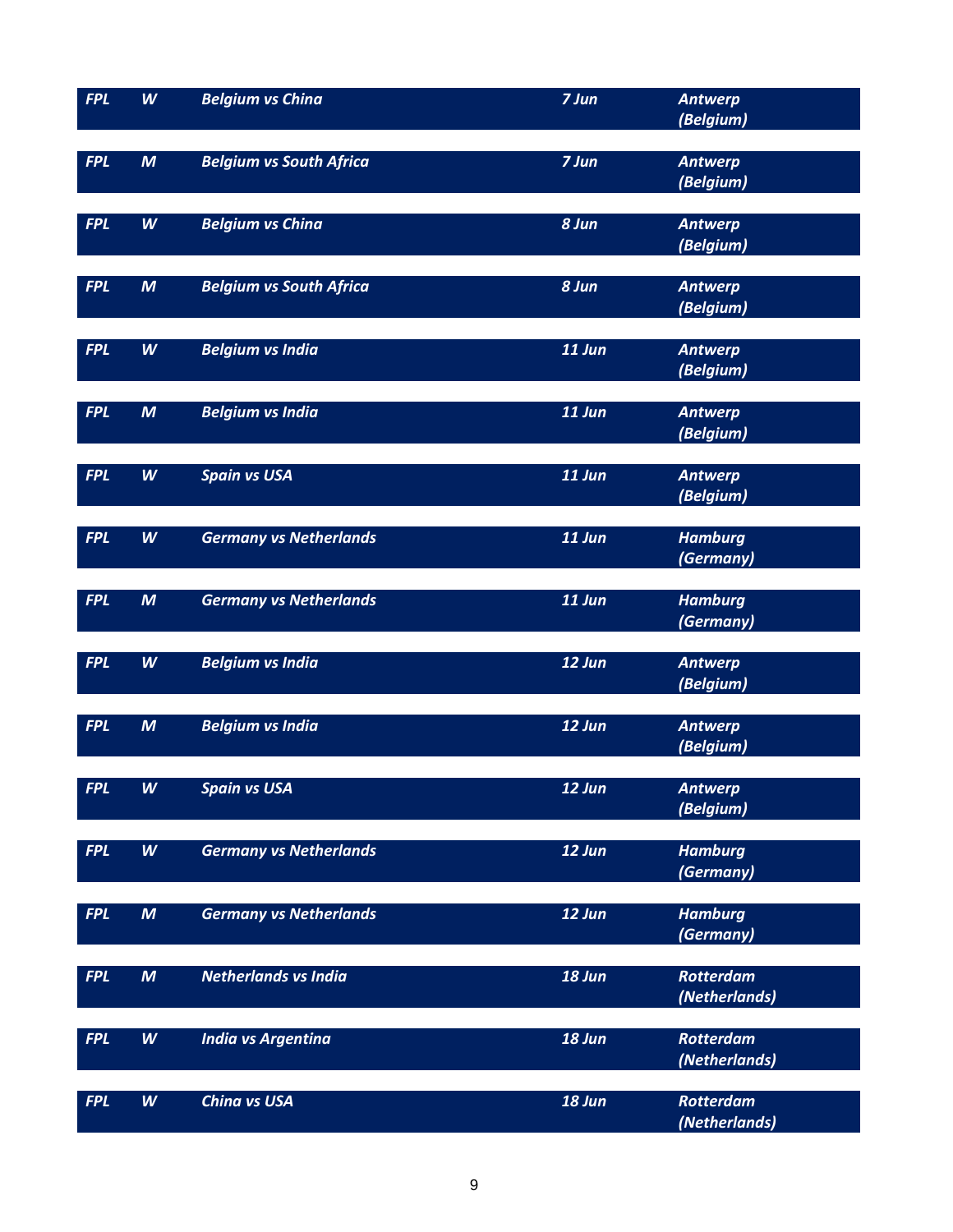| <b>FPL</b> | W                | <b>England vs Belgium</b>                                                        | 18 Jun        | <b>London</b>                   |
|------------|------------------|----------------------------------------------------------------------------------|---------------|---------------------------------|
|            |                  |                                                                                  |               | (England)                       |
| <b>FPL</b> | $\boldsymbol{M}$ | <b>England vs Belgium</b>                                                        | 18 Jun        | <b>London</b>                   |
|            |                  |                                                                                  |               | (England)                       |
|            |                  |                                                                                  |               |                                 |
| <b>FPL</b> | $\boldsymbol{M}$ | <b>Netherlands vs India</b>                                                      | 19 Jun        | <b>Rotterdam</b>                |
|            |                  |                                                                                  |               | (Netherlands)                   |
|            |                  |                                                                                  |               |                                 |
| <b>FPL</b> | W                | <b>India vs Argentina</b>                                                        | 19 Jun        | Rotterdam                       |
|            |                  |                                                                                  |               | (Netherlands)                   |
| <b>FPL</b> | W                | <b>China vs USA</b>                                                              | 19 Jun        | <b>Rotterdam</b>                |
|            |                  |                                                                                  |               | (Netherlands)                   |
|            |                  |                                                                                  |               |                                 |
| <b>FPL</b> | W                | <b>England vs Belgium</b>                                                        | 19 Jun        | <b>London</b>                   |
|            |                  |                                                                                  |               | (England)                       |
|            |                  |                                                                                  |               |                                 |
| <b>FPL</b> | $\boldsymbol{M}$ | <b>England vs Belgium</b>                                                        | <b>19 Jun</b> | <b>London</b><br>(England)      |
|            |                  |                                                                                  |               |                                 |
| <b>FPL</b> | W                | <b>China vs Netherlands</b>                                                      | 21 Jun        | <b>Rotterdam</b>                |
|            |                  |                                                                                  |               | (Netherlands)                   |
|            |                  |                                                                                  |               |                                 |
| <b>FPL</b> | W                | <b>USA vs India</b>                                                              | 21 Jun        | <b>Rotterdam</b>                |
|            |                  |                                                                                  |               | (Netherlands)                   |
| <b>FPL</b> | W                | <b>China vs Netherlands</b>                                                      | 22 Jun        | <b>Rotterdam</b>                |
|            |                  |                                                                                  |               | (Netherlands)                   |
|            |                  |                                                                                  |               |                                 |
| <b>FPL</b> | W                | <b>USA vs India</b>                                                              | 22 Jun        | <b>Rotterdam</b>                |
|            |                  |                                                                                  |               | (Netherlands)                   |
|            |                  |                                                                                  |               |                                 |
| <b>FPL</b> | M                | <b>Netherlands vs Spain</b>                                                      | 25 Jun        | <b>TBC</b>                      |
|            |                  |                                                                                  |               | (Netherlands)                   |
| <b>FPL</b> | W                | <b>China vs Germany</b>                                                          | 25 Jun        | <b>TBC</b>                      |
|            |                  |                                                                                  |               | (Netherlands)                   |
|            |                  |                                                                                  |               |                                 |
| <b>FPL</b> | $\boldsymbol{M}$ | <b>Netherlands vs Spain</b>                                                      | 26 Jun        | <b>TBC</b>                      |
|            |                  |                                                                                  |               | (Netherlands)                   |
| <b>FPL</b> | W                | <b>China vs Germany</b>                                                          | 26 Jun        | <b>TBC</b>                      |
|            |                  |                                                                                  |               | (Netherlands)                   |
|            |                  |                                                                                  |               |                                 |
| <b>FIH</b> | $\pmb{W}$        | 16 <sup>th</sup> FIH Hockey World Cup                                            | $1/17$ July   | <b>Amsterdam &amp; Terrassa</b> |
|            |                  | (ARG, AUS, BEL, CAN, CHI, CHN, ENG, ESP, GER, IND, IRL, JPN, KOR, NED, NZL, RSA) |               | (Netherlands & Spain)           |
|            |                  |                                                                                  |               |                                 |
| <b>EHF</b> | M                | EuroHockey5s Championship                                                        | $6/9$ July    | Walcz                           |
|            |                  | (ARM, AUT, BEL, BLR, CRO, CYP, FIN, LUX, NED, POL, RUS, SUI, SWE, TUR, UKR)      |               | (Poland)                        |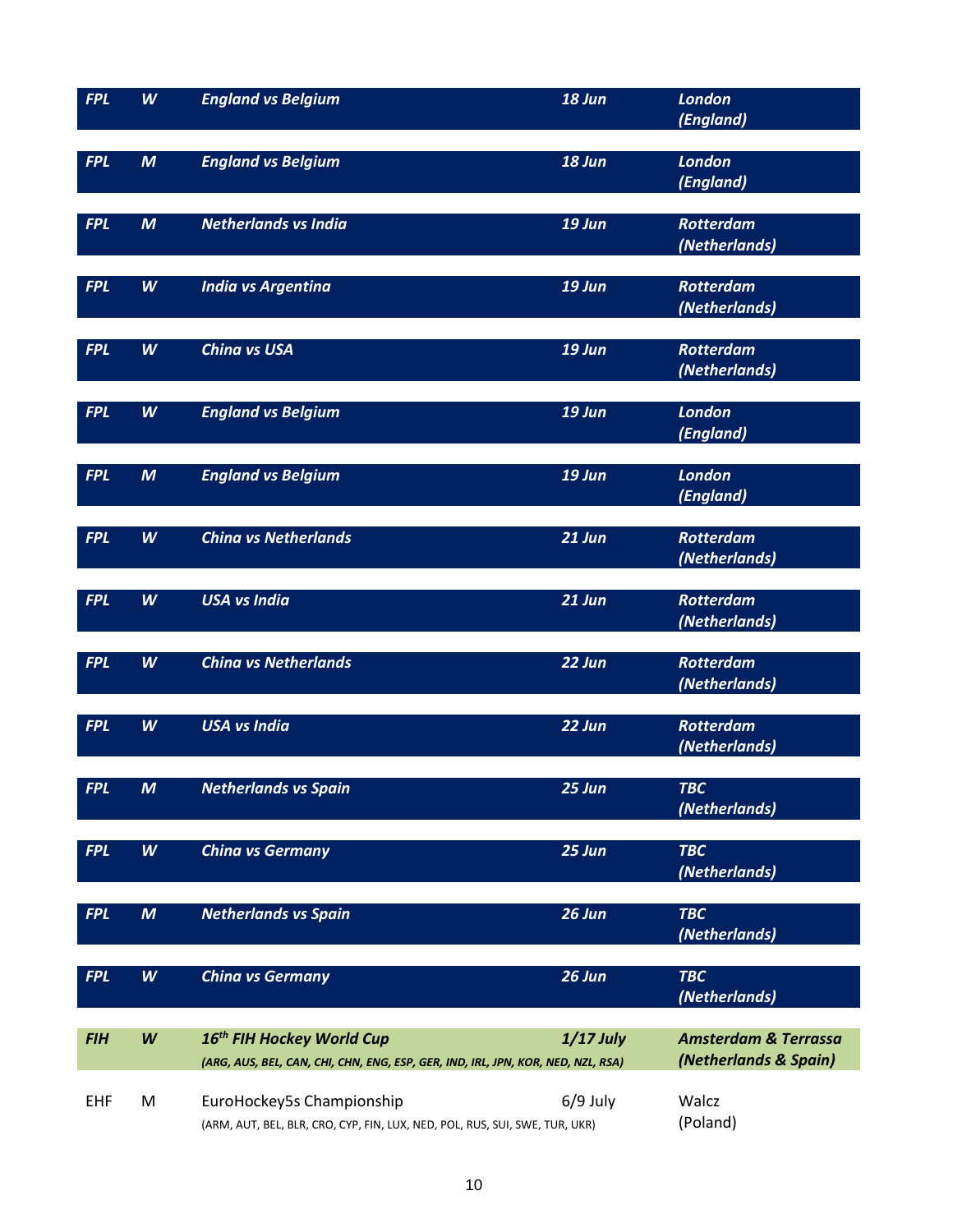| EHF        | M | EuroHockey5s U16 Championships<br>(AUT, BLR, CRO, POL, RUS, SUI, UKR, WAL)                  | $6/9$ July   | Basel<br>(Switzerland)           |
|------------|---|---------------------------------------------------------------------------------------------|--------------|----------------------------------|
| EHF        | W | EuroHockey5s U16 Championships<br>(AUT, BLR, CRO, GEO, IRL, POL, RUS, SUI, TUR, UKR, WAL, ) | $6/9$ July   | Basel<br>(Switzerland)           |
| EHF        | M | EuroHockey5s U16 Championships II<br>(DEN, FIN, GEO, TUR, SVK)                              | $7/9$ July   | Alanya<br>(Turkey)               |
| EHF        | M | <b>EuroHockey Junior Championships</b><br>(BEL, ENG, ESP, FRA, GER, NED, RUS, SCO)          | 24/30 July   | Ghent<br>(Belgium)               |
| EHF        | M | EuroHockey Junior Championships II<br>(AUT, BLR, CZE, IRL, ITA, POL, TUR, WAL)              | 24/30 July   | Plzeň Litice<br>(Czech Republic) |
| EHF        | W | EuroHockey Junior Championships<br>(BEL, ENG, ESP, GER, NED, RUS, SCO, WAL)                 | 24/30 July   | Ghent<br>(Belgium)               |
| EHF        | W | EuroHockey Junior Championships II<br>(AUT, BLR, CZE, FRA, IRL, ITA, POL, UKR)              | 24/30 July   | Vienna<br>(Austria)              |
| EHF        | M | EuroHockey Junior Championships III<br>(FIN, LTU, SUI, UKR)                                 | 26/30 July   | Helsinki<br>(Finland)            |
| EHF        | W | EuroHockey Junior Championships III<br>(LTU, SUI, TUR)                                      | 27/30 July   | Alanya<br>(Turkey)               |
| <b>CGF</b> | M | XXII Commonwealth Games<br>(AUS, CAN, ENG, GHA, IND, NZL, PAK, RSA, SCO, WAL)               | 27 Jul/7 Aug | Birmingham<br>(England)          |
| <b>CGF</b> | W | XXII Commonwealth Games<br>(AUS, CAN, ENG, GHA, IND, KEN, NZL, RSA, SCO, WAL)               | 27 Jul/7 Aug | Birmingham<br>(England)          |
| EHF        | W | EuroHockey Championship Qualifiers C<br>(BLR, GIB, ITA, LTU, UKR)                           | 15/20 Aug    | Vilnius<br>(Lithuania)           |
| <b>EHF</b> | M | EuroHockey Championship Qualifiers A<br>(ESP, ITA, POL, POR)                                | 17/20 Aug    | Ourense<br>(Spain)               |
| <b>EHF</b> | W | EuroHockey Championship Qualifiers B<br>(CZE, IRL, POL, TUR)                                | 18/21 Aug    | <b>Dublin</b><br>(Ireland)       |
| <b>EHF</b> | M | EuroHockey Championship Qualifiers B<br>(FRA, IRL, LTU, TUR, UKR)                           | 22/27 Aug    | Calais<br>(France)               |
| <b>EHF</b> | W | EuroHockey Championship Qualifiers D<br>(AUT, FRA, SCO, SUI)                                | 24/27 Aug    | <b>Dunkirk</b><br>(France)       |
| <b>EHF</b> | W | EuroHockey Championship Qualifiers A<br>(CRO, ENG, SVK, RUS, WAL)                           | 22/27 Aug    | Durham<br>(England)              |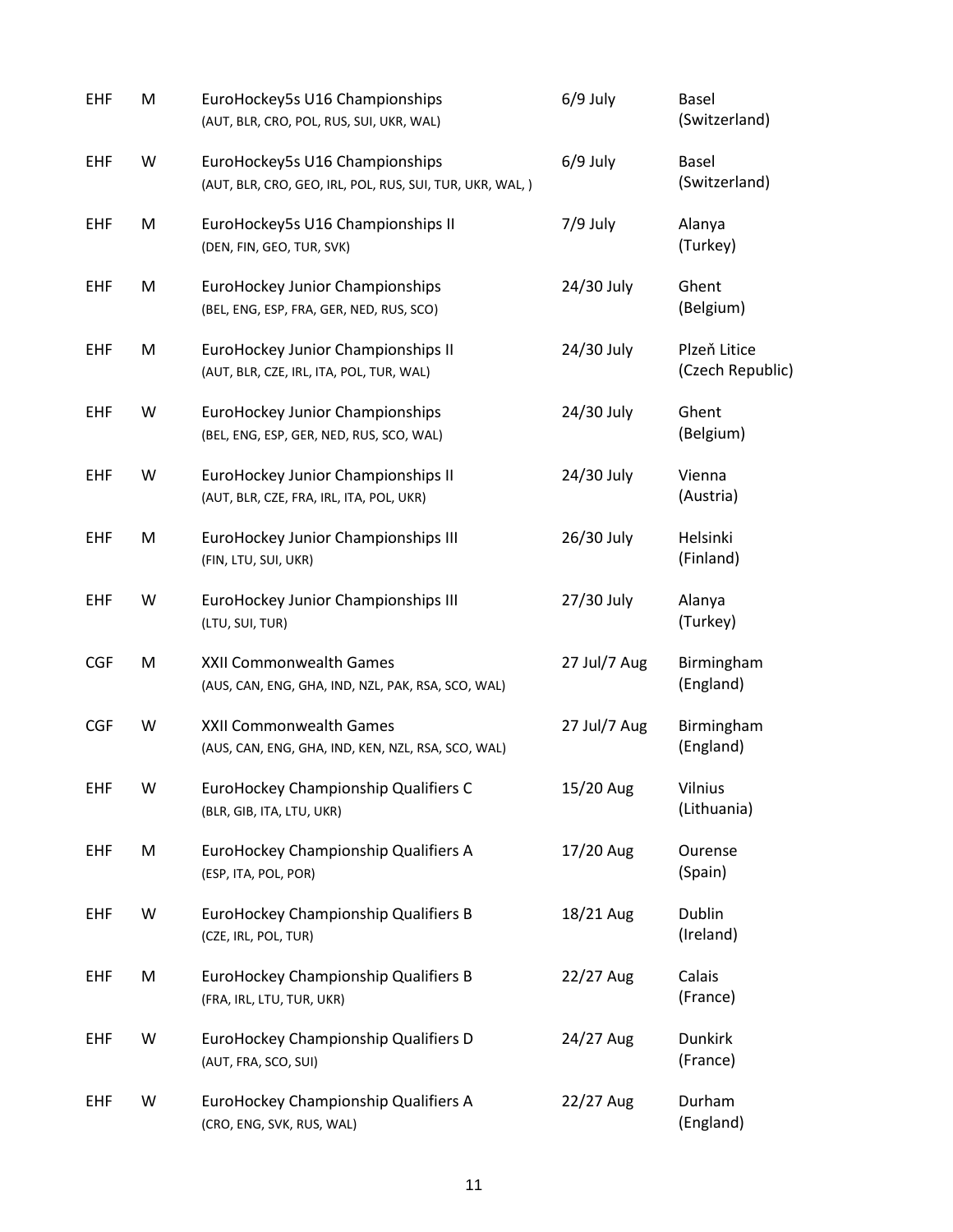| EHF         | M                | EuroHockey Championship Qualifiers D<br>(CZE, GIB, SCO, SUI, WAL) | 22/27 Aug     | Glasgow<br>(Scotland)         |
|-------------|------------------|-------------------------------------------------------------------|---------------|-------------------------------|
| EHF         | M                | EuroHockey Championship Qualifiers C<br>(AUT, BLR, CRO, RUS)      | 23/26 Aug     | Vienna<br>(Austria)           |
| <b>OCA</b>  | M                | <b>Asian Games</b><br>(To be advised)                             | 10/25 Sep     | Hangzhou<br>(China)           |
| <b>OCA</b>  | W                | <b>Asian Games</b><br>(To be advised)                             | 10/25 Sep     | Hangzhou<br>(China)           |
| <b>EHF</b>  | M                | EHL KO 16<br>(To be advised)                                      | 30 Sep/2 Oct  | <b>TBC</b>                    |
| <b>PASO</b> | M                | South American Odesur Games<br>(To be advised)                    | $1/15$ Oct    | Asuncion<br>(Paraguay)        |
| PASO        | W                | South American Odesur Games<br>(To be advised)                    | $1/15$ Oct    | Asuncion<br>(Paraguay)        |
| <b>FPL</b>  | $\boldsymbol{M}$ | <b>India vs New Zealand</b>                                       | <b>28 Oct</b> | <b>Bhubaneswar</b><br>(India) |
|             |                  |                                                                   |               |                               |
| <b>FPL</b>  | $\boldsymbol{M}$ | <b>New Zealand vs Spain</b>                                       | <b>29 Oct</b> | <b>Bhubaneswar</b>            |
|             |                  |                                                                   |               | (India)                       |
| <b>FPL</b>  | $\boldsymbol{M}$ | <b>India vs Spain</b>                                             | <b>30 Oct</b> | <b>Bhubaneswar</b><br>(India) |
| <b>FPL</b>  | $\boldsymbol{M}$ | <b>India vs New Zealand</b>                                       | 4 Nov         | <b>Bhubaneswar</b><br>(India) |
| <b>FPL</b>  | W                | <b>Germany vs Belgium</b>                                         | 4 Nov         | <b>TBC</b><br>(Argentina)     |
| <b>FPL</b>  | $\boldsymbol{M}$ | <b>Germany vs Belgium</b>                                         | 4 Nov         | <b>TBC</b><br>(Argentina)     |
| <b>FPL</b>  | $\boldsymbol{M}$ | <b>New Zealand vs Spain</b>                                       | 5 Nov         | <b>Bhubaneswar</b><br>(India) |
| <b>FPL</b>  | W                | <b>Argentina vs Germany</b>                                       | 5 Nov         | <b>TBC</b><br>(Argentina)     |
| <b>FPL</b>  | $\boldsymbol{M}$ | <b>Argentina vs Germany</b>                                       | 5 Nov         | <b>TBC</b><br>(Argentina)     |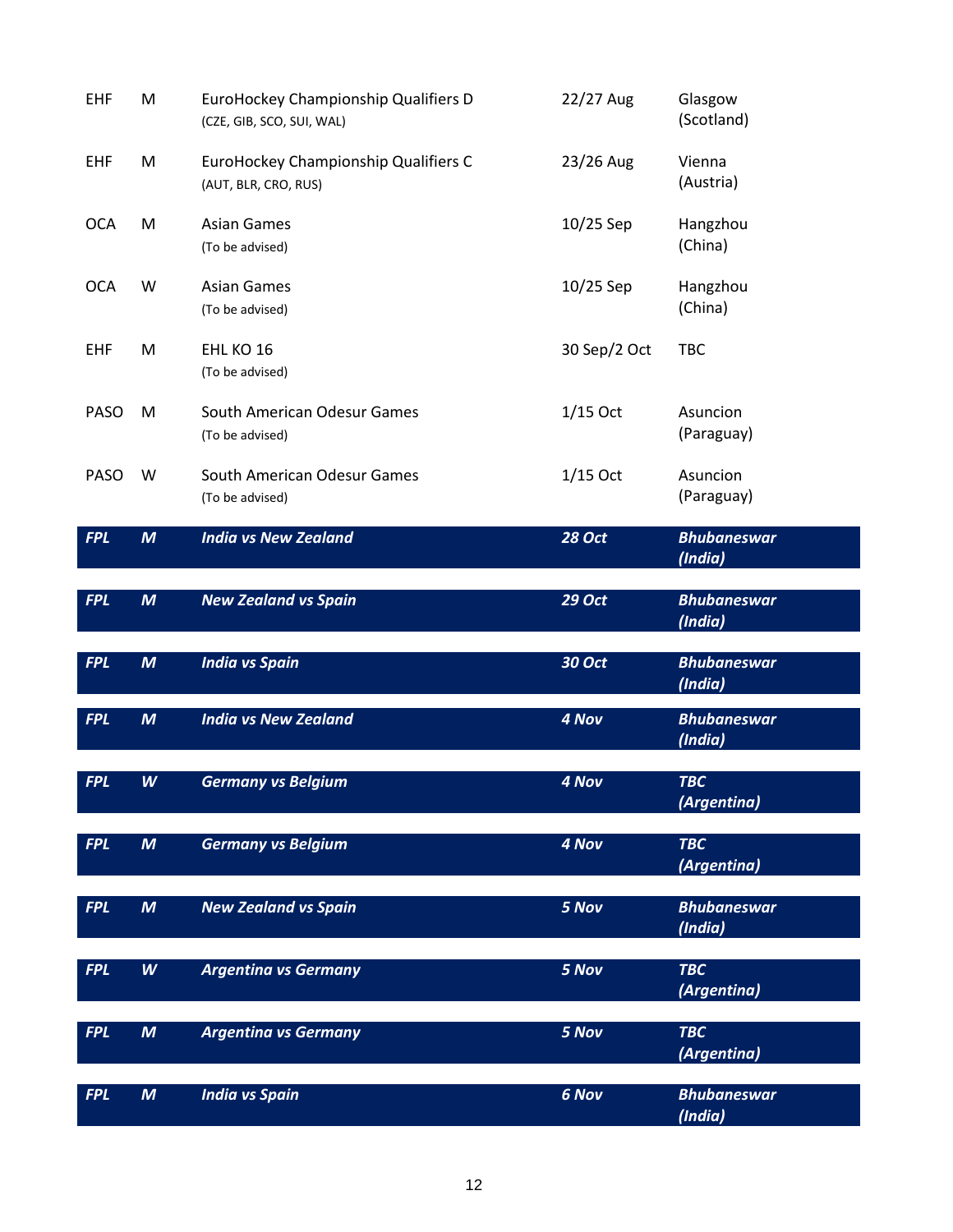| <b>FPL</b> | W                | <b>Argentina vs Belgium</b>                                                | 6 Nov     | <b>TBC</b><br>(Argentina)       |
|------------|------------------|----------------------------------------------------------------------------|-----------|---------------------------------|
| <b>FPL</b> | $\boldsymbol{M}$ | <b>Argentina vs Belgium</b>                                                | 6 Nov     | <b>TBC</b><br>(Argentina)       |
| <b>FPL</b> | W                | <b>Germany vs Belgium</b>                                                  | 7 Nov     | <b>TBC</b><br>(Argentina)       |
| <b>FPL</b> | $\boldsymbol{M}$ | <b>Germany vs Belgium</b>                                                  | 7 Nov     | <b>TBC</b><br>(Argentina)       |
| EHF        | IM               | EuroHockey Indoor Championship III<br>(CYP, DEN, IRL, LTU, SCO)            | $2/4$ Dec | Nicosia<br>(Cyprus)             |
| <b>EHF</b> | IW               | EuroHockey Indoor Championship III<br>(DEN, ITA, POR, SVK)                 | $3/4$ Dec | <b>Bratislava</b><br>(Slovakia) |
| <b>EHF</b> | IW               | EuroHockey Indoor Championship<br>(AUT, BLR, CZE, GER, NED, RUS, TUR, UKR) | 7/10 Dec  | Hamburg<br>(Germany)            |
| EHF        | IM               | EuroHockey Indoor Championship<br>(AUT, BEL, BLR, CZE, GER, NED, RUS, SUI) | 8/11 Dec  | Hamburg<br>(Germany)            |
| <b>FPL</b> | W                | <b>Argentina vs Germany</b>                                                | 8 Nov     | <b>TBC</b><br>(Argentina)       |
| <b>FPL</b> | $\boldsymbol{M}$ | <b>Argentina vs Germany</b>                                                | 8 Nov     | <b>TBC</b><br>(Argentina)       |
| <b>FPL</b> | W                | <b>Argentina vs Belgium</b>                                                | 9 Nov     | <b>TBC</b><br>(Argentina)       |
| <b>FPL</b> | M                | <b>Argentina vs Belgium</b>                                                | 9 Nov     | <b>TBC</b><br>(Argentina)       |
| <b>FIH</b> | W                | <b>FIH Nations Cup</b><br>(CAN, ESP, IND, IRL, ITA, JPN, KOR, RSA)         | 11/17 Dec | <b>Valencia</b><br>(Spain)      |
| <b>FPL</b> | W                | <b>Netherlands vs Great Britain</b>                                        | 13 Dec    | <b>TBC</b><br>(Argentina)       |
| <b>FPL</b> | $\boldsymbol{M}$ | <b>Netherlands vs Great Britain</b>                                        | 13 Dec    | <b>TBC</b><br>(Argentina)       |
| <b>FPL</b> | W                | <b>Argentina vs Netherlands</b>                                            | 14 Dec    | <b>TBC</b><br>(Argentina)       |
| <b>FPL</b> | $\boldsymbol{M}$ | <b>Argentina vs Netherlands</b>                                            | 14 Dec    | <b>TBC</b><br>(Argentina)       |